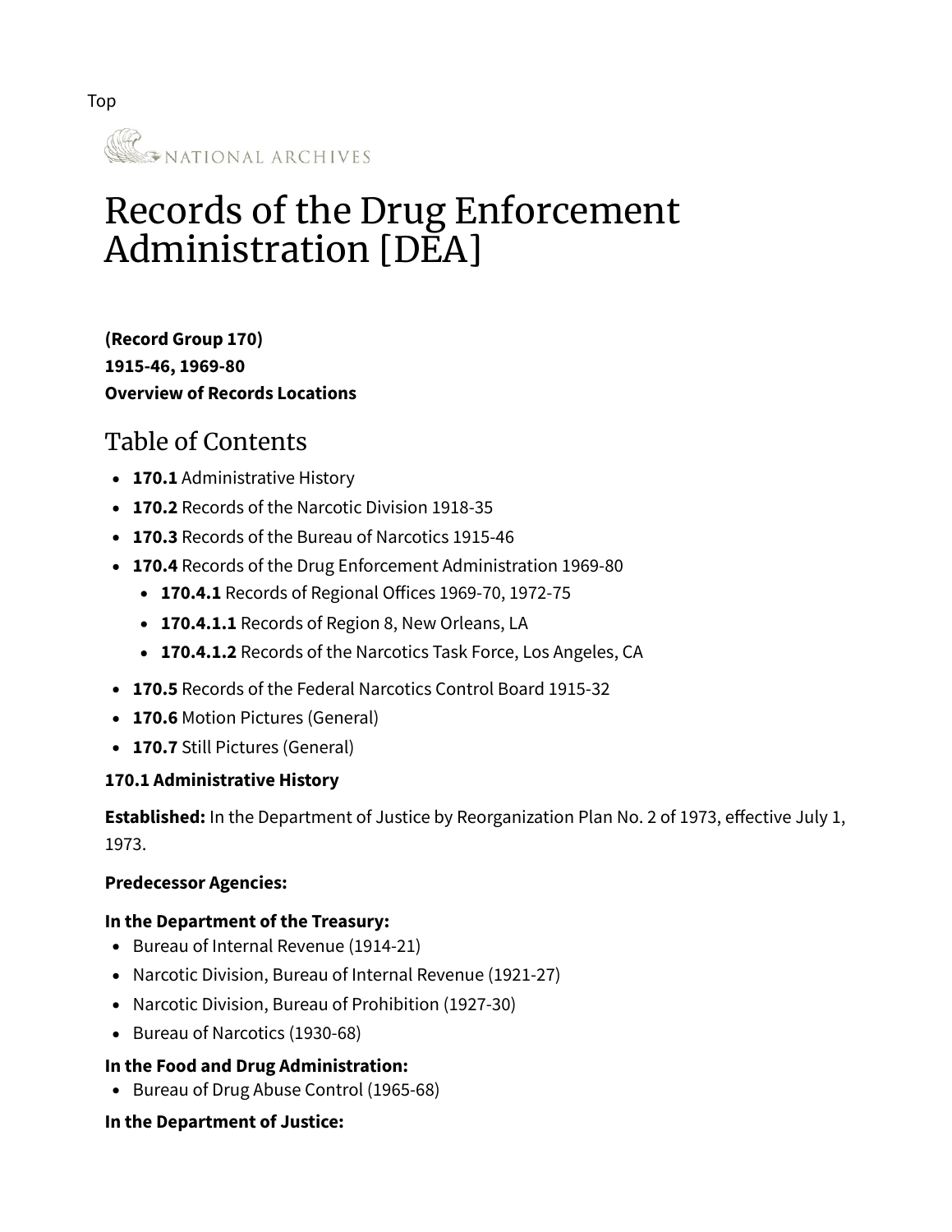• Bureau of Narcotics and Dangerous Drugs (1968-73)

**Functions:** Enforces federal narcotics and controlled substance laws, including enforcement of regulations governing the legal manufacture, distribution, and dispensing of controlled substances.

**Finding Aids:** Forrest R. Holdcamper, comp., "Preliminary Inventory of the Records of the Bureau of Narcotics," NC 50 (Mar. 1964).

#### <span id="page-1-0"></span>**170.2 Records of the Narcotic Division 1918-35**

**History:** Established in the Bureau of Internal Revenue, 1921, to assume enforcement responsibilities assigned to the Commissioner of Internal Revenue by the Harrison Narcotic Act (38 Stat. 785), December 27, 1914. Transferred to the Bureau of Prohibition, effective April 1, 1927, pursuant to the act creating the Bureaus of Customs and Prohibition, March 3, 1927 (44 Stat. 1381). Consolidated with the Federal Narcotics Control Board (See 170.5) by an act of June 14, 1930 (46 Stat. 585), to form the Bureau of Narcotics. See 170.3.

**Textual Records :** Division correspondence, 1919-28 (136 ft.). Correspondence of the Commissioners of Internal Revenue with revenue collectors, 1919-35, and letters sent by the Commissioner of the Bureau of Prohibition, 1924, concerning registrations under the Harrison Narcotic Act of 1914. Record cards listing reports received from drug companies, doctors, and narcotics agents, 1920-23, 1926-27. Record cards listing import licenses furnished, 1921-26, and listing purchases, sales, and drug stocks, 1925. State reports submitted in accordance with provisions of various narcotics laws, 1918-19.

# <span id="page-1-1"></span>**170.3 Records of the Bureau of Narcotics 1915-46**

**History:** Established in the Department of the Treasury by an act of June 14, 1930 (46 Stat. 585), consolidating the functions of the Federal Narcotics Control Board (See 170.5) and the Narcotic Division (See 170.2). Merged with the Bureau of Drug Abuse Control (Food and Drug Administration) by Reorganization Plan No. 1 of 1968, effective April 8, 1968, to form the Bureau of Narcotics and Dangerous Drugs, Department of Justice, which had responsibility for preventing illicit traffic in narcotic, stimulant, and depressant drugs and for controlling the legitimate manufacture of such drugs for medicinal purposes.

**Textual Records :** General correspondence, 1927-40 (67 ft.). Correspondence with narcotics agents and with collectors of internal revenue, 1930-40. Form letters ("Discontinuances") showing changes of address of registrants, discontinuance of licenses, and dissolution of partnerships, 1927-38. Monthly returns relating to the exportation of taxable narcotic drugs and preparations, 1915-46. Monthly and annual summaries, estimates, and statistical reports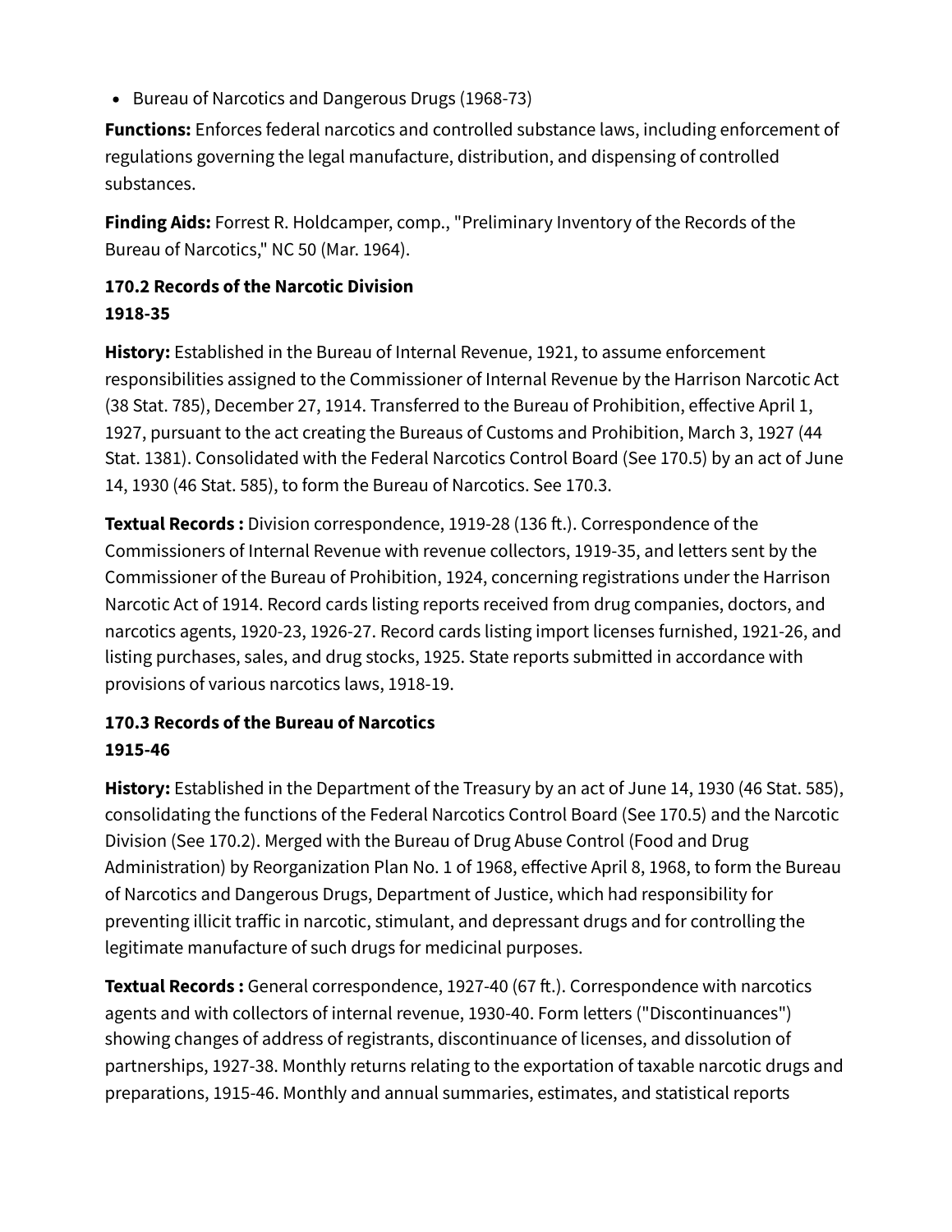relating to narcotics activities, 1915-46. Newspaper clippings relating to the Harrison Narcotics Act, 1915-46. Proceedings of hearings relating to the supply and illegal sale of habit-forming drugs, 1915-46.

**Motion Pictures:** Films relating to drug traffic and enforcement of narcotics laws in Egypt, China, and the United States (13 reels) and a British instructional film on the culture of the poppy plant (1 reel), 1928-37.

#### <span id="page-2-0"></span>**170.4 Records of the Drug Enforcement Administration 1969-80**

**Color and Black and White Slides** (14,000 images): Activities of the DEA and related agencies, such as the U.S. Border Patrol, U.S. Customs Service, and the Bureau of Alcohol, Tobacco, and Firearms, 1973-80 (S).

<span id="page-2-1"></span>**170.4.1 Records of Regional Offices 1969-70, 1972-75**

#### <span id="page-2-2"></span>**170.4.1.1 Records of Region 8, New Orleans, LA**

**Textual Records (in Fort Worth):** Weekly narrative reports describing large drug seizures and unusual events, 1969-70. Monthly statistical and narrative reports, 1974-75.

#### <span id="page-2-3"></span>**170.4.1.2 Records of the Narcotics Task Force, Los Angeles, CA**

**Textual Records (in Los Angeles):** Enforcement program files, 1972-74.

#### <span id="page-2-4"></span>**170.5 Records of the Federal Narcotics Control Board 1915-32**

**History:** Established by the Narcotic Drugs Import and Export Act (42 Stat. 596), May 26, 1922, to make and publish regulations prohibiting import and export of specified narcotics. Composed of the Secretaries of State, the Treasury, and Commerce. Abolished by the act of June 14, 1930 (46 Stat. 585), creating the Bureau of Narcotics.

**Textual Records :** General correspondence, 1915-26 (234 ft.). Correspondence regarding import permits, 1922-32. Import licenses sent to the board by importers in foreign countries, 1923-25.

# <span id="page-2-5"></span>**170.6 Motion Pictures (General)**

See Under 170.3.

# <span id="page-2-6"></span>**170.7 Still Pictures (General)**

See Color and Black and White Slides Under 170.4.